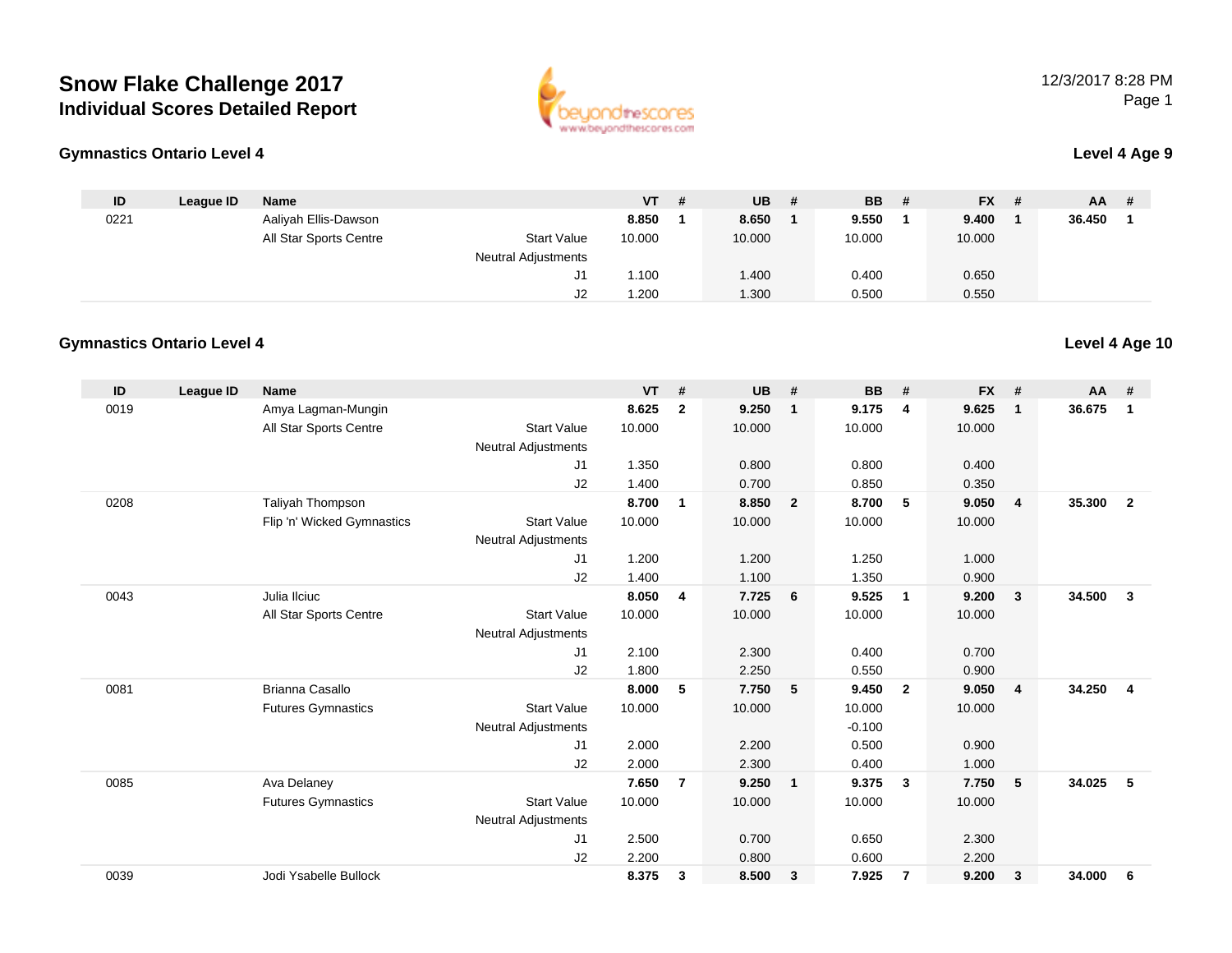

12/3/2017 8:28 PMPage 2

|      | All Star Sports Centre            | Start Value<br><b>Neutral Adjustments</b> | 10.000 |    | 10.000  | 10.000<br>$-0.100$ |     | 10.000 |    |        |  |
|------|-----------------------------------|-------------------------------------------|--------|----|---------|--------------------|-----|--------|----|--------|--|
|      |                                   |                                           |        |    |         |                    |     |        |    |        |  |
|      |                                   | J1                                        | 1.650  |    | 1.600   | 1.950              |     | 0.800  |    |        |  |
|      |                                   | J2                                        | 1.600  |    | 1.400   | 2.000              |     | 0.800  |    |        |  |
| 0184 | Karrington Nash                   |                                           | 7.700  | -6 | 8.150 4 | 8.675              | - 6 | 9.350  | -2 | 33.875 |  |
|      | <b>Infinity Gymnastics Centre</b> | <b>Start Value</b>                        | 10.000 |    | 10.000  | 10.000             |     | 10.000 |    |        |  |
|      |                                   | <b>Neutral Adjustments</b>                |        |    |         |                    |     |        |    |        |  |
|      |                                   | J1                                        | 2.100  |    | 1.700   | 1.250              |     | 0.700  |    |        |  |
|      |                                   | J2                                        | 2.500  |    | 2.000   | 1.400              |     | 0.600  |    |        |  |

#### **Gymnastics Ontario Level 4**

| ID   | <b>League ID</b> | <b>Name</b>                       |                            | <b>VT</b> | #            | <b>UB</b> | #                       | <b>BB</b> | #                       | <b>FX</b> | #                       | <b>AA</b> | #              |
|------|------------------|-----------------------------------|----------------------------|-----------|--------------|-----------|-------------------------|-----------|-------------------------|-----------|-------------------------|-----------|----------------|
| 0017 |                  | Daniella Gonsalves                |                            | 8.750     | $\mathbf{2}$ | 9.550     | $\overline{2}$          | 9.300     | $\overline{2}$          | 9.400     | $\overline{2}$          | 37.000    | 1              |
|      |                  | All Star Sports Centre            | <b>Start Value</b>         | 10.000    |              | 10.000    |                         | 10.000    |                         | 10.000    |                         |           |                |
|      |                  |                                   | <b>Neutral Adjustments</b> |           |              |           |                         |           |                         |           |                         |           |                |
|      |                  |                                   | J1                         | 1.250     |              | 0.500     |                         | 0.600     |                         | 0.600     |                         |           |                |
|      |                  |                                   | J2                         | 1.250     |              | 0.400     |                         | 0.800     |                         | 0.600     |                         |           |                |
| 0069 |                  | Soulana Mappin                    |                            | 8.950     | $\mathbf 1$  | 9.600     | $\overline{1}$          | 8.775     | -4                      | 9.450     | $\mathbf{1}$            | 36.775    | $\overline{2}$ |
|      |                  | <b>Champions Gymnastics</b>       | <b>Start Value</b>         | 10.000    |              | 10.000    |                         | 10.000    |                         | 10.000    |                         |           |                |
|      |                  |                                   | <b>Neutral Adjustments</b> |           |              |           |                         |           |                         |           |                         |           |                |
|      |                  |                                   | J1                         | 0.900     |              | 0.400     |                         | 1.350     |                         | 0.500     |                         |           |                |
|      |                  |                                   | J2                         | 1.200     |              | 0.400     |                         | 1.100     |                         | 0.600     |                         |           |                |
| 0070 |                  | Dorina Boka                       |                            | 8.350     | 3            | 7.700     | - 8                     | 9.600     | -1                      | 9.350     | 3                       | 35.000    | $\mathbf{3}$   |
|      |                  | <b>Champions Gymnastics</b>       | <b>Start Value</b>         | 10.000    |              | 10.000    |                         | 10.000    |                         | 10.000    |                         |           |                |
|      |                  |                                   | <b>Neutral Adjustments</b> |           |              |           |                         |           |                         |           |                         |           |                |
|      |                  |                                   | J1                         | 1.600     |              | 2.400     |                         | 0.300     |                         | 0.600     |                         |           |                |
|      |                  |                                   | J <sub>2</sub>             | 1.700     |              | 2.200     |                         | 0.500     |                         | 0.700     |                         |           |                |
| 0185 |                  | Juliet Sarabura                   |                            | 8.300     | 4            | 9.025     | 5                       | 8.675     | 5                       | 8.800     | 6                       | 34.800    | $\overline{4}$ |
|      |                  | <b>Infinity Gymnastics Centre</b> | <b>Start Value</b>         | 10.000    |              | 10.000    |                         | 10.000    |                         | 10.000    |                         |           |                |
|      |                  |                                   | <b>Neutral Adjustments</b> |           |              |           |                         |           |                         |           |                         |           |                |
|      |                  |                                   | J1                         | 1.600     |              | 1.000     |                         | 1.400     |                         | 1.300     |                         |           |                |
|      |                  |                                   | J2                         | 1.800     |              | 0.950     |                         | 1.250     |                         | 1.100     |                         |           |                |
| 0088 |                  | Ashka Aspen Pieris-Stevens        |                            | 7.400     | 8            | 9.175     | $\overline{\mathbf{3}}$ | 9.250     | $\overline{\mathbf{3}}$ | 8.650     | $\overline{7}$          | 34.475    | 5              |
|      |                  | <b>Futures Gymnastics</b>         | <b>Start Value</b>         | 10.000    |              | 10.000    |                         | 10.000    |                         | 10.000    |                         |           |                |
|      |                  |                                   | <b>Neutral Adjustments</b> |           |              |           |                         |           |                         |           |                         |           |                |
|      |                  |                                   | J <sub>1</sub>             | 2.600     |              | 0.800     |                         | 0.700     |                         | 1.300     |                         |           |                |
|      |                  |                                   | J <sub>2</sub>             | 2.600     |              | 0.850     |                         | 0.800     |                         | 1.400     |                         |           |                |
| 0188 |                  | Isabella Gendron                  |                            | 8.100     | 7            | 9.150     | $\overline{4}$          | 7.900     | 7                       | 9.100     | $\overline{\mathbf{4}}$ | 34.250    | 6              |
|      |                  |                                   |                            |           |              |           |                         |           |                         |           |                         |           |                |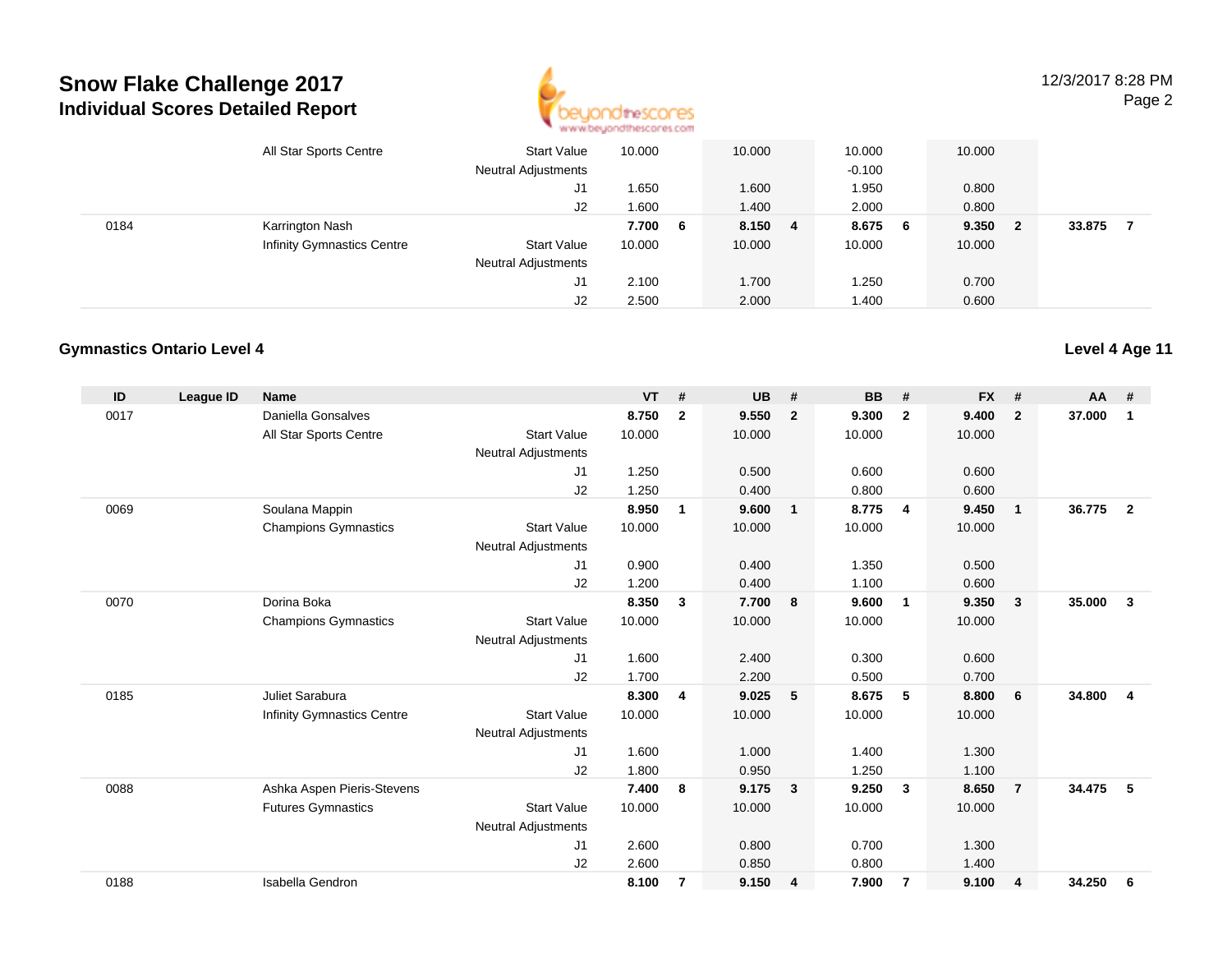

|      | <b>Infinity Gymnastics Centre</b> | <b>Start Value</b>                           | 10.000  |    | 10.000  |                | 10.000   |   | 10.000  |     |        |                |
|------|-----------------------------------|----------------------------------------------|---------|----|---------|----------------|----------|---|---------|-----|--------|----------------|
|      |                                   | <b>Neutral Adjustments</b><br>J <sub>1</sub> | 1.800   |    | 0.900   |                | 2.300    |   | 1.000   |     |        |                |
|      |                                   | J2                                           | 2.000   |    | 0.800   |                | 1.900    |   | 0.800   |     |        |                |
| 0207 | Natalie Hodge-Putzer              |                                              | 8.150 6 |    | 8.825 6 |                | 8.175 6  |   | 9.075   | - 5 | 34.225 | $\overline{7}$ |
|      | Flip 'n' Wicked Gymnastics        | <b>Start Value</b>                           | 10.000  |    | 10.000  |                | 10.000   |   | 10.000  |     |        |                |
|      |                                   | <b>Neutral Adjustments</b>                   |         |    |         |                |          |   |         |     |        |                |
|      |                                   | J1                                           | 1.800   |    | 1.200   |                | 1.950    |   | 0.850   |     |        |                |
|      |                                   | J2                                           | 1.900   |    | 1.150   |                | 1.700    |   | 1.000   |     |        |                |
| 0044 | Hannah Little                     |                                              | 8.275   | -5 | 7.950   | $\overline{7}$ | 7.725    | 8 | 8.500 8 |     | 32.450 | - 8            |
|      | All Star Sports Centre            | <b>Start Value</b>                           | 10.000  |    | 10.000  |                | 10.000   |   | 10.000  |     |        |                |
|      |                                   | <b>Neutral Adjustments</b>                   |         |    |         |                | $-0.100$ |   |         |     |        |                |
|      |                                   | J <sub>1</sub>                               | 1.500   |    | 2.000   |                | 2.250    |   | 1.700   |     |        |                |
|      |                                   | J2                                           | 1.950   |    | 2.100   |                | 2.100    |   | 1.300   |     |        |                |

### **Gymnastics Ontario Level 4**

| ID   | League ID | <b>Name</b>                 |                            | $VT$ # |              | <b>UB</b> | #              | <b>BB</b> | #                       | <b>FX</b> | #                       | <b>AA</b> | #                       |
|------|-----------|-----------------------------|----------------------------|--------|--------------|-----------|----------------|-----------|-------------------------|-----------|-------------------------|-----------|-------------------------|
| 0072 |           | Zoey Martin                 |                            | 9.275  | -1           | 9.550     | $\mathbf 1$    | 9.300     | $\overline{2}$          | 9.500     | -1                      | 37.625    | 1                       |
|      |           | <b>Champions Gymnastics</b> | <b>Start Value</b>         | 10.000 |              | 10.000    |                | 10.000    |                         | 10.000    |                         |           |                         |
|      |           |                             | <b>Neutral Adjustments</b> |        |              |           |                |           |                         |           |                         |           |                         |
|      |           |                             | J1                         | 0.750  |              | 0.400     |                | 0.800     |                         | 0.500     |                         |           |                         |
|      |           |                             | J <sub>2</sub>             | 0.700  |              | 0.500     |                | 0.600     |                         | 0.500     |                         |           |                         |
| 0086 |           | Maya Lindsay                |                            | 8.725  | 3            | 9.425     | $\overline{2}$ | 9.325     | $\overline{\mathbf{1}}$ | 9.150     | 6                       | 36.625    | $\mathbf{2}$            |
|      |           | <b>Futures Gymnastics</b>   | <b>Start Value</b>         | 10.000 |              | 10.000    |                | 10.000    |                         | 10.000    |                         |           |                         |
|      |           |                             | Neutral Adjustments        |        |              |           |                |           |                         |           |                         |           |                         |
|      |           |                             | J1                         | 1.250  |              | 0.650     |                | 0.600     |                         | 0.800     |                         |           |                         |
|      |           |                             | J2                         | 1.300  |              | 0.500     |                | 0.750     |                         | 0.900     |                         |           |                         |
| 0084 |           | Elyssa Carreiro             |                            | 8.300  | 5            | 9.425     | $\overline{2}$ | 9.075     | -5                      | 9.500     | $\overline{\mathbf{1}}$ | 36.300    | 3                       |
|      |           | <b>Futures Gymnastics</b>   | <b>Start Value</b>         | 10.000 |              | 10.000    |                | 10.000    |                         | 10.000    |                         |           |                         |
|      |           |                             | Neutral Adjustments        |        |              |           |                |           |                         |           |                         |           |                         |
|      |           |                             | J1                         | 1.650  |              | 0.550     |                | 0.950     |                         | 0.500     |                         |           |                         |
|      |           |                             | J <sub>2</sub>             | 1.750  |              | 0.600     |                | 0.900     |                         | 0.500     |                         |           |                         |
| 0089 |           | Ivy Zheng                   |                            | 7.900  | 8            | 9.100     | $\mathbf{3}$   | 9.225     | 4                       | 9.200     | 5                       | 35.425    | $\overline{\mathbf{4}}$ |
|      |           | <b>Futures Gymnastics</b>   | <b>Start Value</b>         | 10.000 |              | 10.000    |                | 10.000    |                         | 10.000    |                         |           |                         |
|      |           |                             | <b>Neutral Adjustments</b> |        |              |           |                |           |                         |           |                         |           |                         |
|      |           |                             | J <sub>1</sub>             | 2.100  |              | 0.900     |                | 0.650     |                         | 0.850     |                         |           |                         |
|      |           |                             | J2                         | 2.100  |              | 0.900     |                | 0.900     |                         | 0.750     |                         |           |                         |
| 0193 |           | Lauren Reid                 |                            | 8.850  | $\mathbf{2}$ | 6.850     | 9              | 9.325     | -1                      | 9.500     | $\mathbf 1$             | 34.525    | 5                       |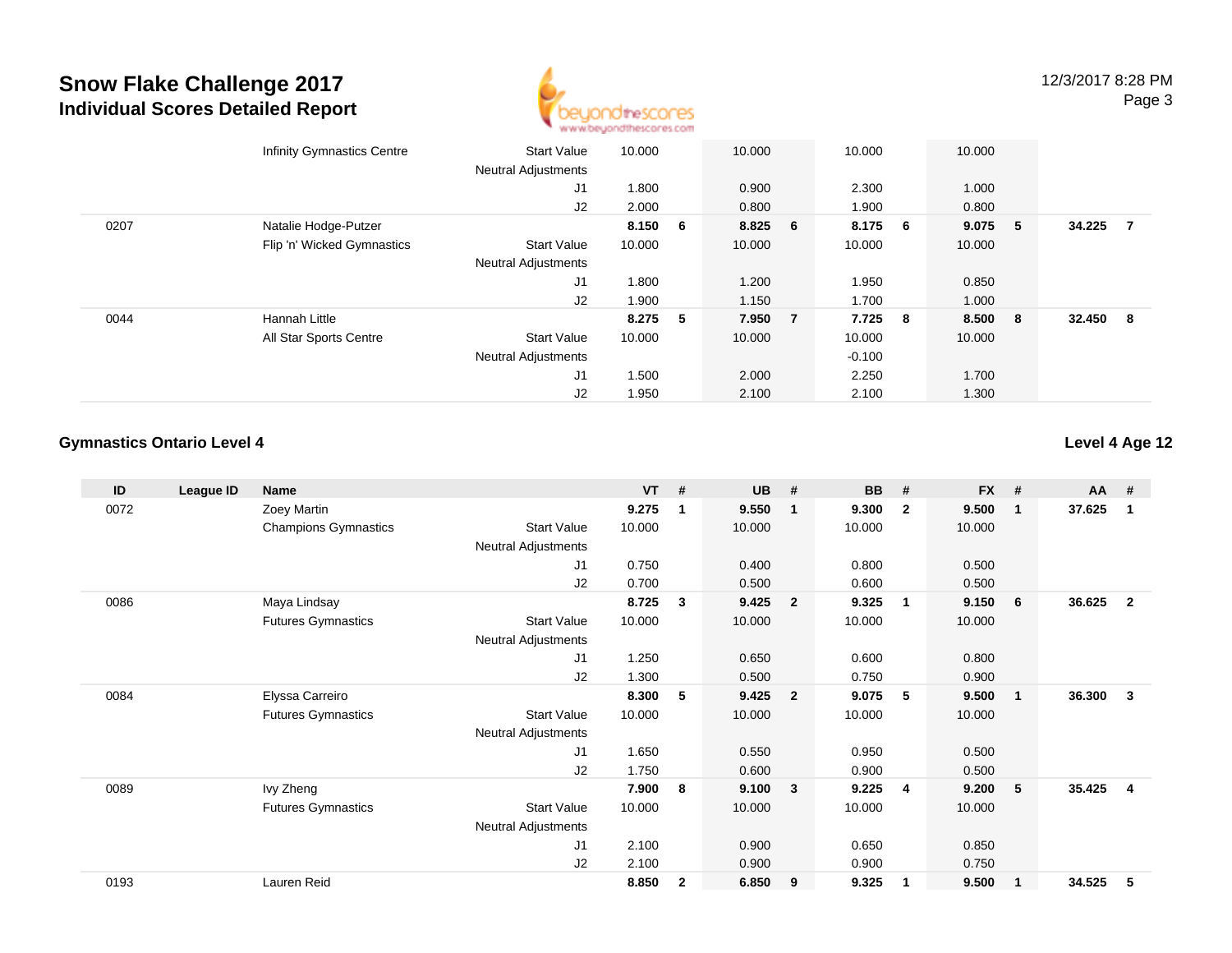

|      | <b>Infinity Gymnastics Centre</b> | <b>Start Value</b><br><b>Neutral Adjustments</b> | 10.000 |                | 10.000 |                 | 10.000 |                | 10.000 |                |           |                |
|------|-----------------------------------|--------------------------------------------------|--------|----------------|--------|-----------------|--------|----------------|--------|----------------|-----------|----------------|
|      |                                   | J1                                               | 1.100  |                | 3.200  |                 | 0.750  |                | 0.400  |                |           |                |
|      |                                   | J2                                               | 1.200  |                | 3.100  |                 | 0.600  |                | 0.600  |                |           |                |
| 0212 | Rayden Roy                        |                                                  | 7.400  | 10             | 8.500  | 5               | 9.250  | $\mathbf{3}$   | 9.250  | $\overline{4}$ | 34.400    | - 6            |
|      | Flip 'n' Wicked Gymnastics        | <b>Start Value</b>                               | 10.000 |                | 10.000 |                 | 10.000 |                | 10.000 |                |           |                |
|      |                                   | <b>Neutral Adjustments</b>                       |        |                |        |                 |        |                |        |                |           |                |
|      |                                   | J1                                               | 2.400  |                | 1.600  |                 | 0.800  |                | 0.600  |                |           |                |
|      |                                   | J2                                               | 2.800  |                | 1.400  |                 | 0.700  |                | 0.900  |                |           |                |
| 0190 | Emma Morrad                       |                                                  | 8.600  | 4              | 8.950  | $\overline{4}$  | 8.600  | 6              | 7.800  | 8              | 33.950    | $\overline{7}$ |
|      | <b>Infinity Gymnastics Centre</b> | <b>Start Value</b>                               | 10.000 |                | 10.000 |                 | 10.000 |                | 10.000 |                |           |                |
|      |                                   | <b>Neutral Adjustments</b>                       |        |                |        |                 |        |                |        |                |           |                |
|      |                                   | J1                                               | 1.500  |                | 1.100  |                 | 1.450  |                | 2.300  |                |           |                |
|      |                                   | J2                                               | 1.300  |                | 1.000  |                 | 1.350  |                | 2.100  |                |           |                |
| 0042 | Mya Hummel                        |                                                  | 8.250  | 6              | 8.450  | $6\overline{6}$ | 7.900  | 9              | 9.325  | $\overline{2}$ | 33.925    | 8              |
|      | All Star Sports Centre            | <b>Start Value</b>                               | 10.000 |                | 10.000 |                 | 10.000 |                | 10.000 |                |           |                |
|      |                                   | <b>Neutral Adjustments</b>                       |        |                |        |                 |        |                |        |                |           |                |
|      |                                   | J1                                               | 1.700  |                | 1.500  |                 | 2.000  |                | 0.550  |                |           |                |
|      |                                   | J2                                               | 1.800  |                | 1.600  |                 | 2.200  |                | 0.800  |                |           |                |
| 0020 | <b>Emily Lewis</b>                |                                                  | 7.700  | 9              | 8.175  | $\overline{7}$  | 8.325  | 8              | 9.300  | $\mathbf{3}$   | 33.500    | 9              |
|      | All Star Sports Centre            | <b>Start Value</b>                               | 10.000 |                | 10.000 |                 | 10.000 |                | 10.000 |                |           |                |
|      |                                   | Neutral Adjustments                              |        |                |        |                 |        |                |        |                |           |                |
|      |                                   | J1                                               | 2.100  |                | 1.850  |                 | 1.550  |                | 0.600  |                |           |                |
|      |                                   | J2                                               | 2.500  |                | 1.800  |                 | 1.800  |                | 0.800  |                |           |                |
| 0206 | Layla Summers                     |                                                  | 8.125  | $\overline{7}$ | 7.750  | 8               | 8.575  | $\overline{7}$ | 8.625  | $\overline{7}$ | 33.075 10 |                |
|      | Flip 'n' Wicked Gymnastics        | <b>Start Value</b>                               | 10.000 |                | 10.000 |                 | 10.000 |                | 10.000 |                |           |                |
|      |                                   | <b>Neutral Adjustments</b>                       |        |                |        |                 |        |                |        |                |           |                |
|      |                                   | J <sub>1</sub>                                   | 1.800  |                | 2.300  |                 | 1.450  |                | 1.350  |                |           |                |
|      |                                   | J <sub>2</sub>                                   | 1.950  |                | 2.200  |                 | 1.400  |                | 1.400  |                |           |                |

#### **Gymnastics Ontario Level 4**

| ID   | League ID | <b>Name</b>                 |                            | <b>VT</b> | # | <b>UB</b> | # | <b>BB</b> |   | <b>FX</b> | - # | <b>AA</b> | -# |
|------|-----------|-----------------------------|----------------------------|-----------|---|-----------|---|-----------|---|-----------|-----|-----------|----|
| 0071 |           | <b>Martina Rutherford</b>   |                            | 9.550     |   | 9.625     |   | 8.725     | 2 | 9.250     |     | 37.150    |    |
|      |           | <b>Champions Gymnastics</b> | <b>Start Value</b>         | 10.000    |   | 10.000    |   | 10.000    |   | 10.000    |     |           |    |
|      |           |                             | <b>Neutral Adjustments</b> |           |   |           |   | $-0.100$  |   |           |     |           |    |
|      |           |                             | J1                         | 0.400     |   | 0.400     |   | .250      |   | 0.750     |     |           |    |
|      |           |                             | J2                         | 0.500     |   | 0.350     |   | 1.100     |   | 0.750     |     |           |    |
| 0204 |           | Jolin To                    |                            | 8.225     | 4 | 9.025     |   | 8.950     |   | 9.075     |     | 35.275    |    |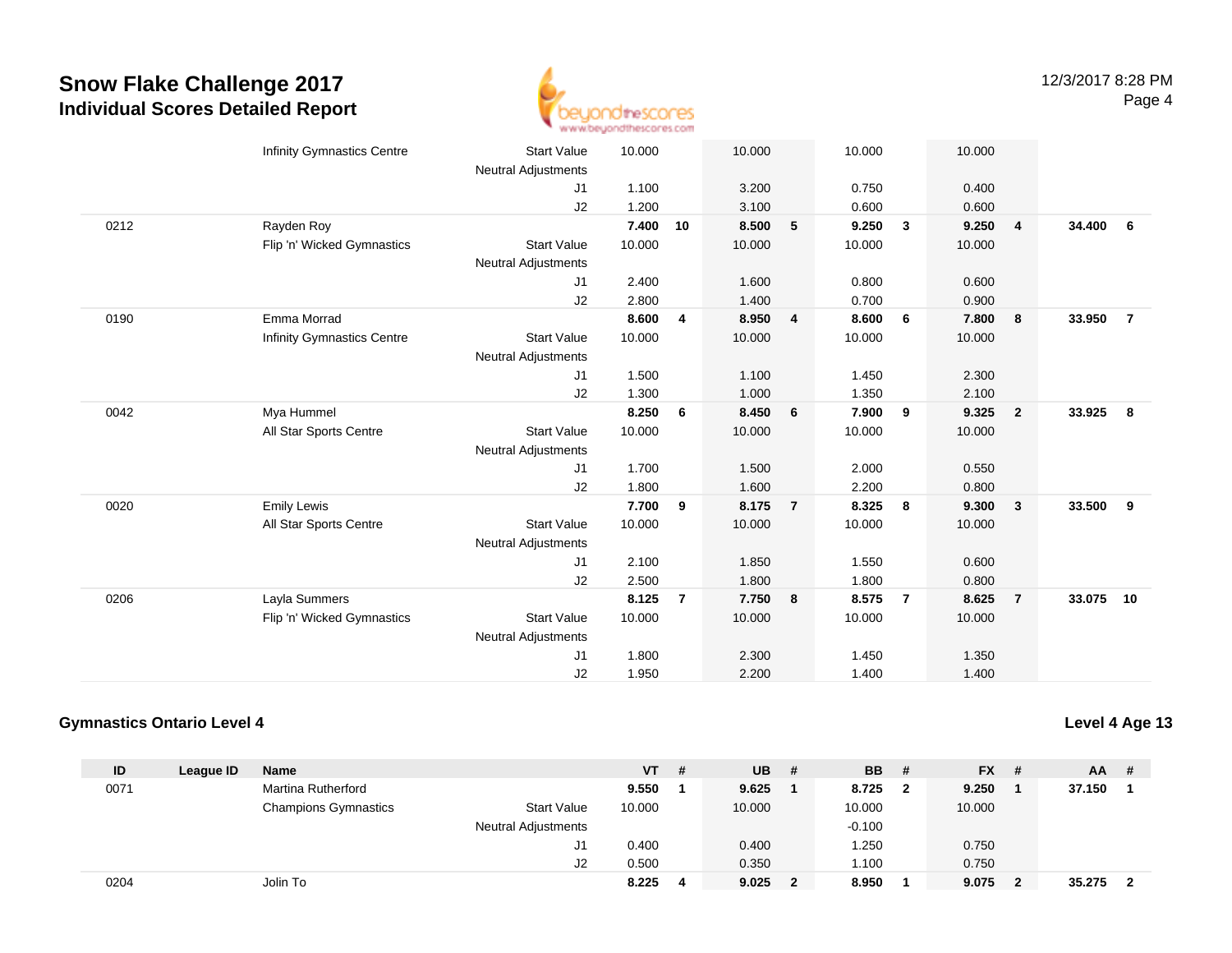

|      | Flip 'n' Wicked Gymnastics | <b>Start Value</b><br><b>Neutral Adjustments</b> | 10.000 |              | 10.000 |                | 10.000 |   | 10.000 |                         |          |                         |
|------|----------------------------|--------------------------------------------------|--------|--------------|--------|----------------|--------|---|--------|-------------------------|----------|-------------------------|
|      |                            | J1                                               | 1.750  |              | 0.900  |                | 0.950  |   | 0.900  |                         |          |                         |
|      |                            | J2                                               | 1.800  |              | 1.050  |                | 1.150  |   | 0.950  |                         |          |                         |
| 0202 | Sierra Cunha               |                                                  | 8.550  | $\mathbf{2}$ | 8.450  | 3              | 8.375  | 4 | 8.850  | $\overline{\mathbf{3}}$ | 34.225   | $\overline{\mathbf{3}}$ |
|      | Flip 'n' Wicked Gymnastics | Start Value<br><b>Neutral Adjustments</b>        | 10.000 |              | 10.000 |                | 10.000 |   | 10.000 |                         |          |                         |
|      |                            | J1                                               | 1.400  |              | 1.600  |                | 1.500  |   | 1.050  |                         |          |                         |
|      |                            | J2                                               | 1.500  |              | 1.500  |                | 1.750  |   | 1.250  |                         |          |                         |
| 0201 | Haylie Broschek            |                                                  | 8.475  | 3            | 7.950  | $\overline{4}$ | 7.700  | 5 | 8.675  | - 5                     | 32.800   | $\overline{\mathbf{4}}$ |
|      | Flip 'n' Wicked Gymnastics | <b>Start Value</b>                               | 10.000 |              | 10.000 |                | 10.000 |   | 10.000 |                         |          |                         |
|      |                            | <b>Neutral Adjustments</b>                       |        |              |        |                |        |   |        |                         |          |                         |
|      |                            | J1                                               | 1.450  |              | 2.200  |                | 2.350  |   | 1.350  |                         |          |                         |
|      |                            | J2                                               | 1.600  |              | 1.900  |                | 2.250  |   | 1.300  |                         |          |                         |
| 0203 | Ryan Forsey                |                                                  | 7.800  | 5            | 6.400  | 5              | 8.475  | 3 | 8.775  | $\overline{4}$          | 31.450 5 |                         |
|      | Flip 'n' Wicked Gymnastics | <b>Start Value</b>                               | 10.000 |              | 10.000 |                | 10.000 |   | 10.000 |                         |          |                         |
|      |                            | <b>Neutral Adjustments</b>                       |        |              |        |                |        |   |        |                         |          |                         |
|      |                            | J <sub>1</sub>                                   | 2.300  |              | 3.900  |                | 1.650  |   | 1.250  |                         |          |                         |
|      |                            | J2                                               | 2.100  |              | 3.300  |                | 1.400  |   | 1.200  |                         |          |                         |

### **Gymnastics Ontario Level 4**

| ID   | League ID | Name                        |                            | <b>VT</b> | #                        | <b>UB</b> | #                       | <b>BB</b> | #              | <b>FX</b> | #              | $AA$ # |                         |
|------|-----------|-----------------------------|----------------------------|-----------|--------------------------|-----------|-------------------------|-----------|----------------|-----------|----------------|--------|-------------------------|
| 0143 |           | <b>Trina Bagnell</b>        |                            | 7.900     | 3                        | 9.350     | - 1                     | 9.425     | $\overline{2}$ | 9.450     | 1              | 36.125 | 1                       |
|      |           | <b>Futures Gymnastics</b>   | <b>Start Value</b>         | 10.000    |                          | 10.000    |                         | 10.000    |                | 10.000    |                |        |                         |
|      |           |                             | <b>Neutral Adjustments</b> |           |                          |           |                         |           |                |           |                |        |                         |
|      |           |                             | J <sub>1</sub>             | 2.200     |                          | 0.700     |                         | 0.600     |                | 0.450     |                |        |                         |
|      |           |                             | J2                         | 2.000     |                          | 0.600     |                         | 0.550     |                | 0.650     |                |        |                         |
| 0073 |           | <b>Haley Hass</b>           |                            | 8.050     | $\overline{\mathbf{2}}$  | 9.075     | $\overline{\mathbf{2}}$ | 9.500     | -1             | 8.900     | 3              | 35.525 | $\overline{\mathbf{2}}$ |
|      |           | <b>Champions Gymnastics</b> | <b>Start Value</b>         | 10.000    |                          | 10.000    |                         | 10.000    |                | 10.000    |                |        |                         |
|      |           |                             | <b>Neutral Adjustments</b> |           |                          |           |                         |           |                |           |                |        |                         |
|      |           |                             | J1                         | 2.000     |                          | 0.900     |                         | 0.400     |                | 1.000     |                |        |                         |
|      |           |                             | J2                         | 1.900     |                          | 0.950     |                         | 0.600     |                | 1.200     |                |        |                         |
| 0040 |           | <b>Hailey Dobosh</b>        |                            | 8.050     | $\overline{\mathbf{2}}$  | 9.050     | $\mathbf{3}$            | 8.325     | 4              | 8.950     | $\overline{2}$ | 34.375 | 3                       |
|      |           | All Star Sports Centre      | <b>Start Value</b>         | 10.000    |                          | 10.000    |                         | 10.000    |                | 10.000    |                |        |                         |
|      |           |                             | <b>Neutral Adjustments</b> |           |                          |           |                         |           |                |           |                |        |                         |
|      |           |                             | J <sub>1</sub>             | 1.900     |                          | 1.050     |                         | 1.650     |                | 1.000     |                |        |                         |
|      |           |                             | J2                         | 2.000     |                          | 0.850     |                         | 1.700     |                | 1.100     |                |        |                         |
| 0083 |           | Caroline Bien               |                            | X.XXX     | $\overline{\phantom{a}}$ | 9.000     | 4                       | 9.175     | 3              | 6.000     | 4              | 24.175 | 4                       |